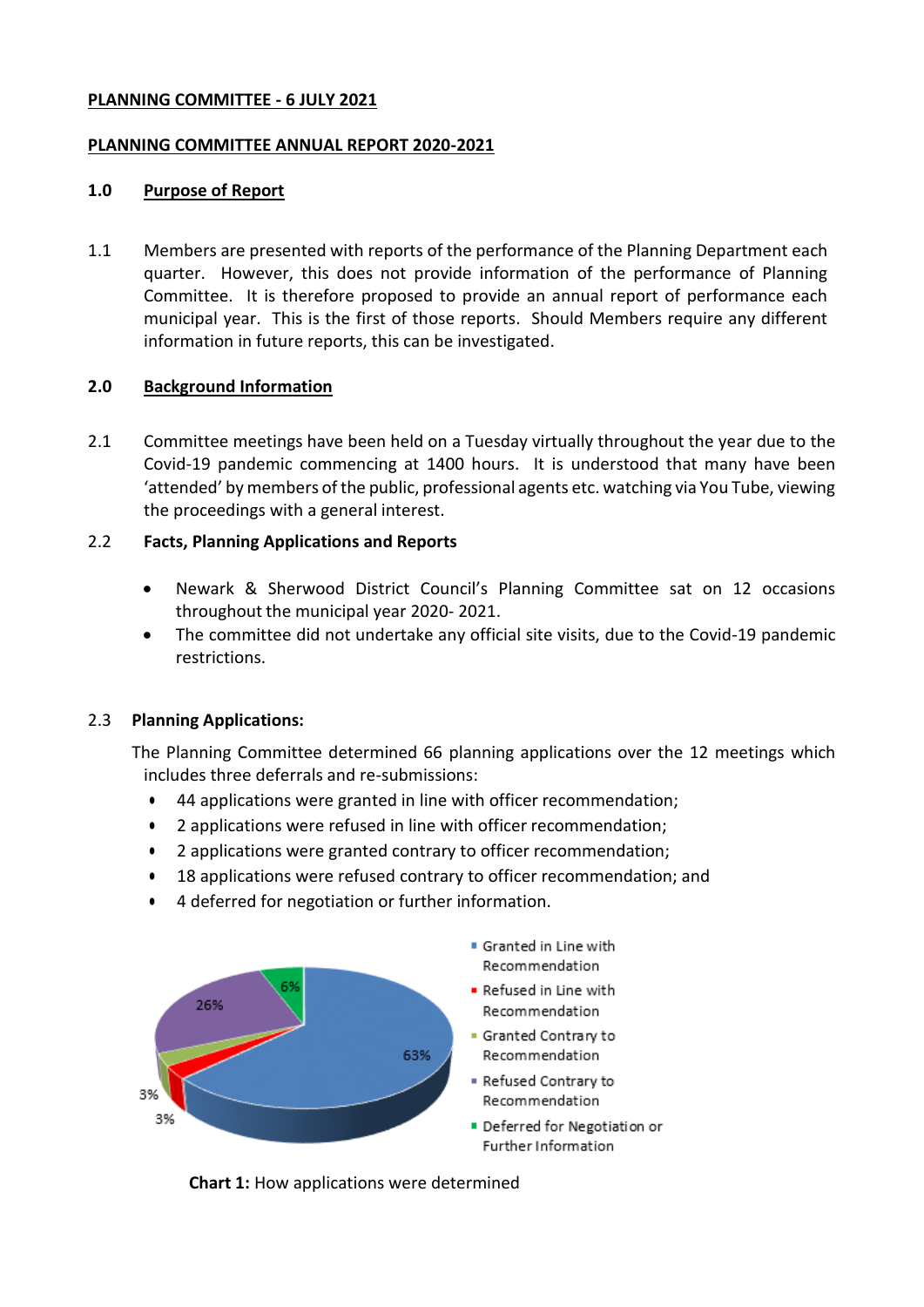

**Chart 2:** Percentage of Decisions in Accordance with or Contrary to Officer Recommendation

# 2.4 **Appeals Decisions:**

Throughout the municipal year Newark & Sherwood District Council received 16 appeal decisions in respect of decisions made by the Planning Committee.

Out of the sixteen, 4 of the appeals were allowed (i.e. granted) by the Inspector and 10 were dismissed (refused), supporting the decision of the committee.

Two appeals were withdrawn prior to being determined by the Planning Inspectorate following a further planning application being submitted by the appellant.

Of the appeals:

- 13 of these had been recommended for approval by Officers but overturned by Committee;
- 3 had been recommended by Officers to be refused:
- Of the overturns appeals 4 were allowed, 7 dismissed and 2 withdrawn.



The allowed appeals were:

- 20/01421/FUL Land Rear Of 49 The Ropewalk, Southwell Erection of 3 No. dwellings: 2 x 2-storey and 1 x single storey (Scheme B)
- 20/00579/FUL Friary Fields Residential Nursing Home, 21 Friary Road, Newark On Trent, NG24 1LE - Proposed change of use from Residential Institution (class C2) to large House in Multiple Occupation (class - Sui-Generis)
- 19/00782/FUL Ashleigh, Great North Road, South Muskham, Newark On Trent, NG23 6EA - Proposed erection of 3 dwellings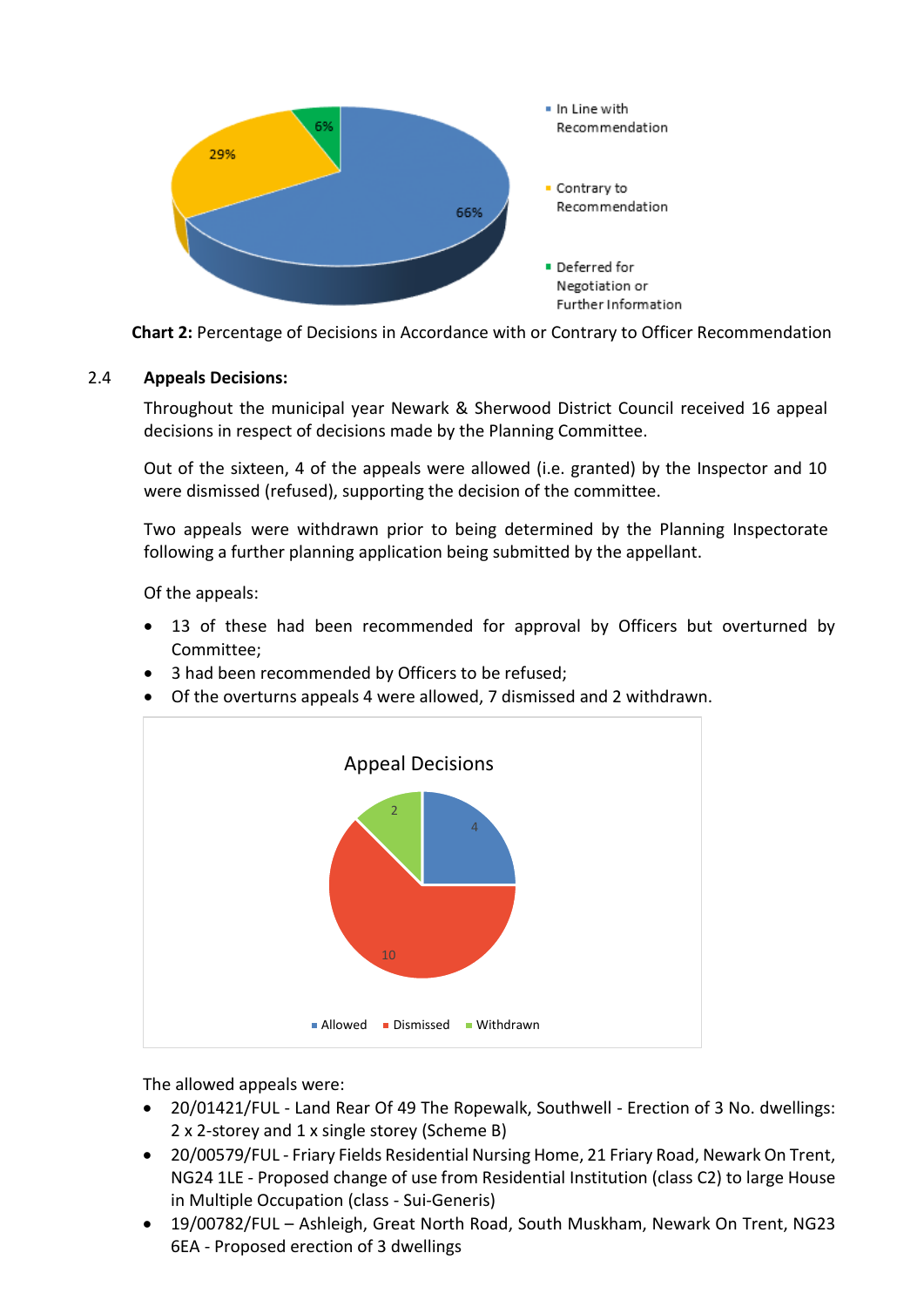20/00041/FUL - Land Adjacent Old Norse House, Station Road, Bleasby, NG14 7GD - Change of use of land from paddock land to residential use and erection of three bay garage with store above (for use by Old Norse House)

## 2.5 **Additional reporting**

In addition to planning applications the Committee also received a variety of reporting:

# Planning Application Validation Check List

Presented by the Business Manager the committee were advised that the Council currently validated planning applications in accordance with a local list which was last reviewed in 2013. The list was updated to take account of policy changes since it was last adopted.

Committee agreed the officer recommendation and noted the proposed check list; agreed that the checklists would be subject to consultation for a minimum of 6 weeks and that a report on the consultation responses would be returned to the planning committee.

The Check List was adopted at the April 2021 committee meeting.

## Planning Enforcement Plan

Prior to seeking adoption by the Economic Development Committee in September 2020, the Planning Enforcement Plan (PEP) was presented by the Senior Enforcement Officer. The report detailed how the PEP provides information on how the Council would respond to suspected breaches of planning control, tackle unauthorised developments and monitor the implementation of planning permissions. It also made clear that enforcement action was discretionary and local planning authorities should act proportionately in responding to suspected breaches of planning control.

### Temporary Structures

Presented by the Business Manager, approval was sought from Committee for the adoption of a policy for under enforcement of temporary structures as a result of the Covid – 19 pandemic. This report was presented firstly in November 2020 and subsequently in March 2021 as a result of the ongoing pandemic. A number of businesses have taken advantage of this relaxation. All cases are being monitored by the planning enforcement team.

### Legislative updates

There have been significant numbers of changes to legislation over the municipal year. Key changes have been reported to members in August and December. The majority of these have either related to amendments needed as a result of the Covid-19 pandemic, such as extending the timescales for the implementation of planning permissions or further relaxing permitted development rights.

Alongside this, further changes are afoot with the Planning White Paper. As further information is published/consulted upon, details will be provided at appropriate times to Committee.

### Review of Scheme of Delegation

Following the adoption of the Planning Scheme amendments in November 2019, it was agreed that a review would be undertaken within approximately 12 months. The changes implemented in 2019 had had positive effects upon the numbers and type of applications that Committee were requested to determine. However, there were many frustrations by all with the amended process and a review was undertaken and changes suggested to overcome these concerns and frustrations presented to Planning Committee. The changes as drafted were agreed by Full Council in May 2021. They will be reviewed for effectiveness alongside the possible change in Council structure to a Cabinet system.